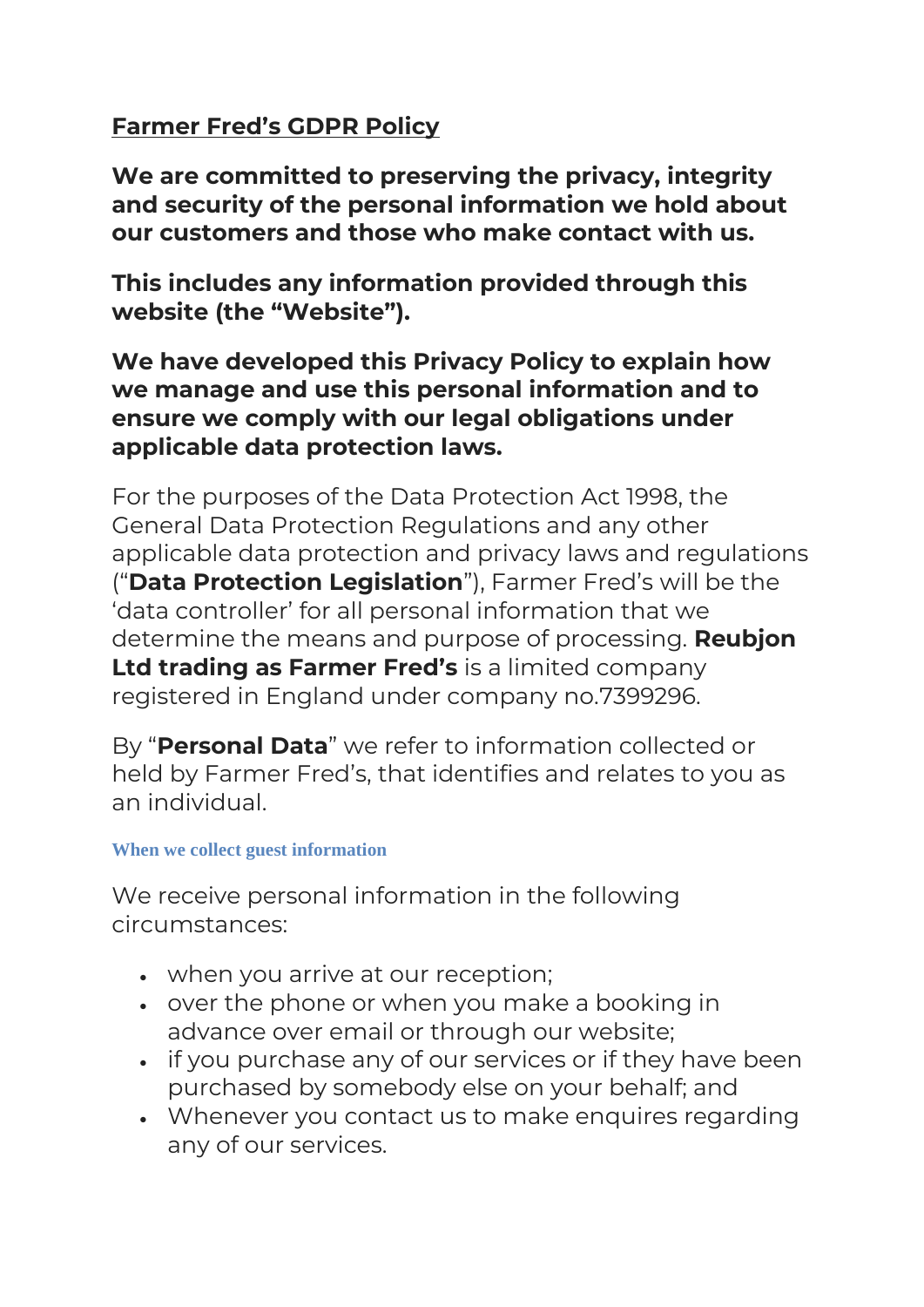#### **Information we may collect**

We may collect personal information about you when you request our services, including:

- your name;
- postal address;
- invoicing details/address;
- credit/debit card details;
- information regarding the services you request;
- supplementary information you provide us about yourself when contacting us;
- email address; and
- telephone numbers (including mobile)

We may also collect technical information about you when you visit the Website. This information may include the Internet protocol (IP) address used to connect your computer to the Internet, your browser type and version, time zone setting, operating system and platform, browser plug-in types and version, the full URL clickstream to, through and from the Website, page response times, download errors, length of visits to certain pages, page interaction (such as scrolling, clicks and mouse-overs) and methods used to browse away from the page.

The collected information is used to provide an overview of how people are accessing and using the Website. It is not used for any additional purpose, such as to profile those who access the Website.

### **What do we do with the information we collect?**

We will use your personal information for a number of purposes including:

• internal record keeping;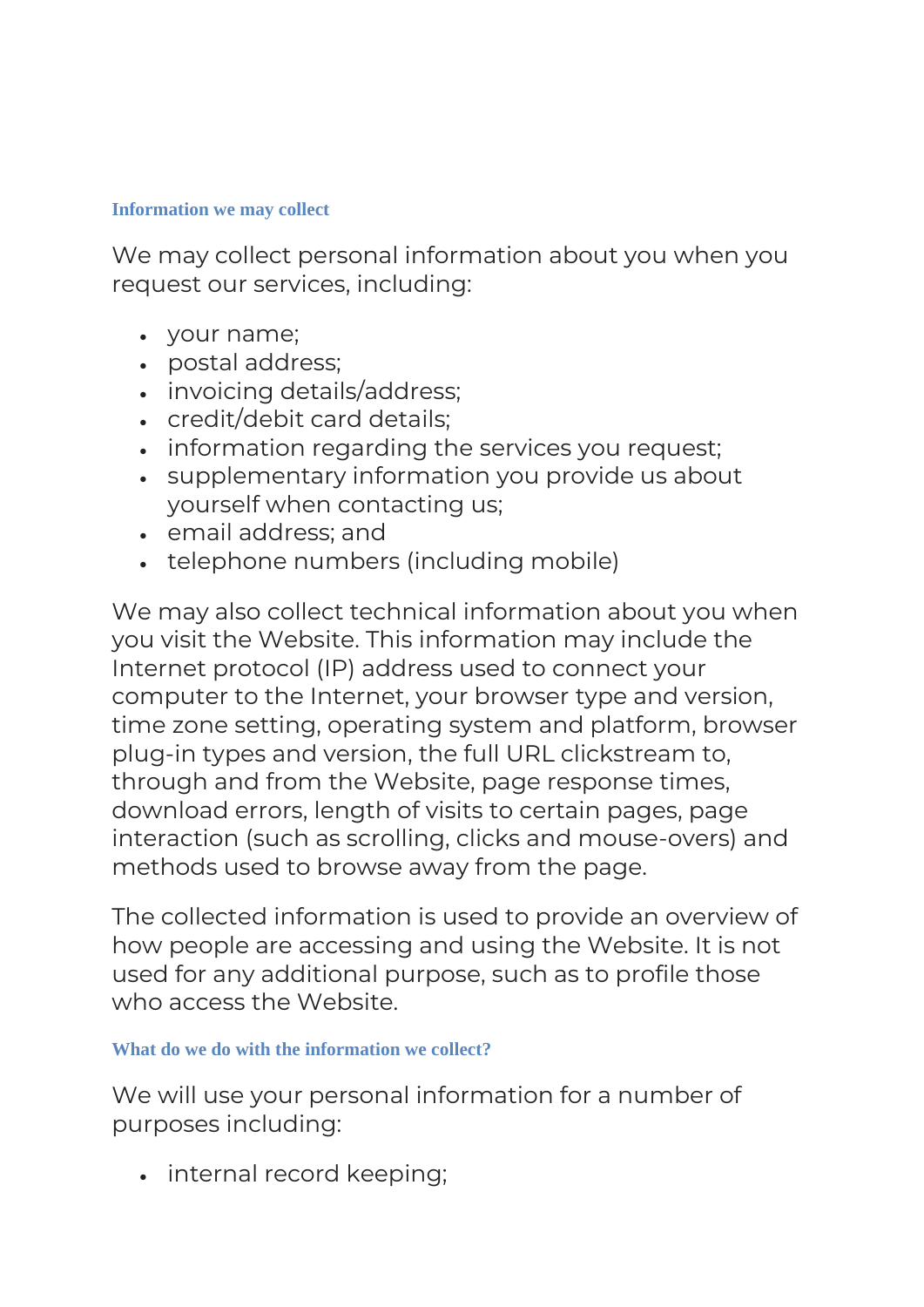- to fulfil your bookings and/or to provide services or facilities you request from us;
- to collect payment from you;
- to administer and manage our relationship with you, which may include asking you to complete surveys or feedback forms;
- transactional data including details about payments to and from you and other details of products and services you have purchased from us;
- booking history;
- to give you information that you request from us and to improve our services;
- to notify you about changes to our services;
- to allow us to operate the Website efficiently;
- to ensure that the content from our Website is presented in the most effective manner for you and your computer;
- any relevant troubleshooting, testing or statistical analysis as appropriate; and
- to keep the Website secure.

Where we have your permission to do so, we may also use the information collected to:

- provide you with information about our services that we offer via promotional communications; and
- keep you up to date with features on the Website,

however, you can opt-out of any of these data uses at any time by emailing farmerfredsheacham@live.co.uk.

## **Data retention**

We will only retain your personal data for as long as necessary to fulfil the purposes we collected it for, including for the purposes of satisfying any legal, accounting, or reporting requirements.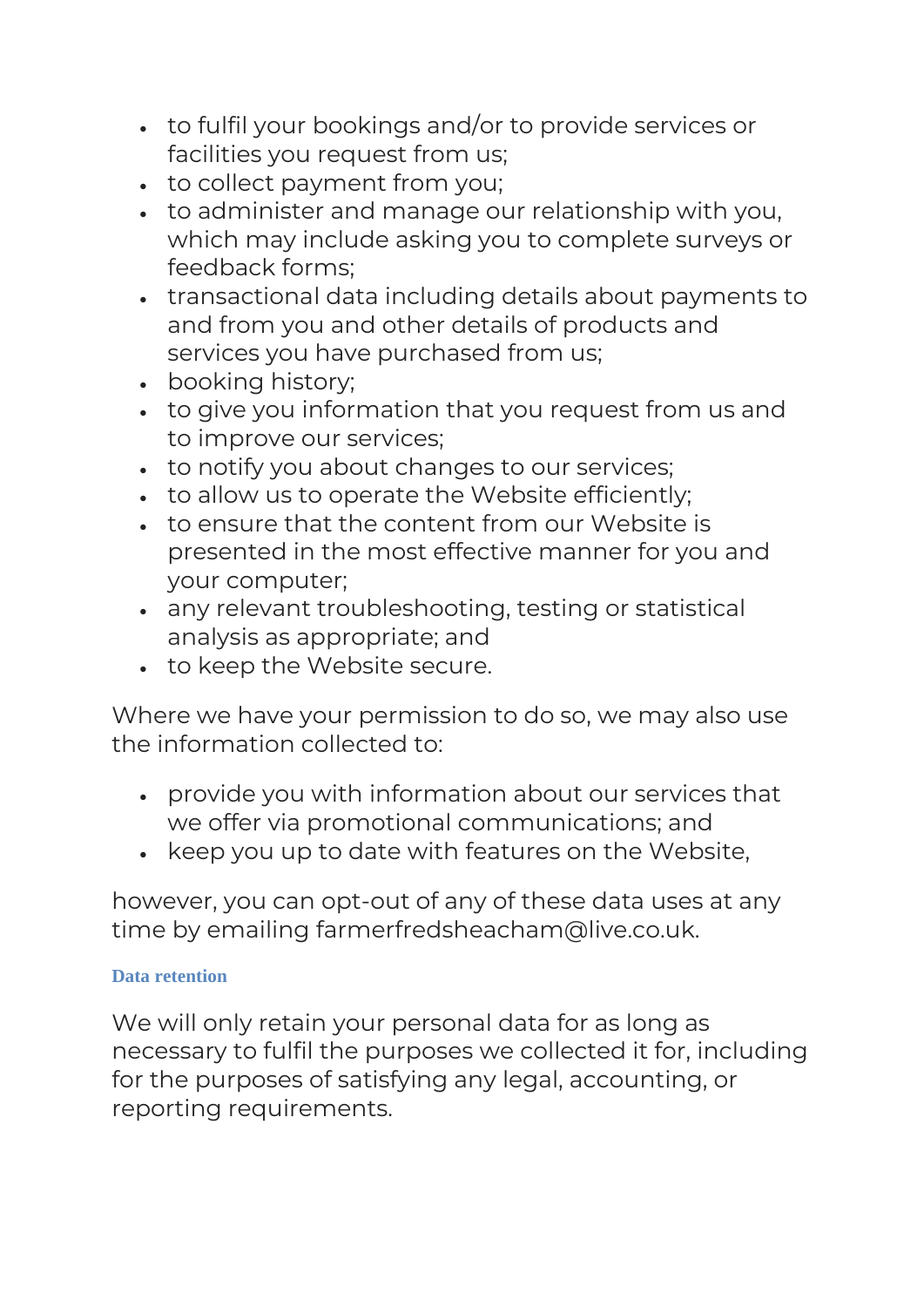To determine the appropriate retention period for personal data, we consider the amount, nature, and sensitivity of the personal data, the potential risk of harm from unauthorised use or disclosure of your personal data, the purposes for which we process your personal data and whether we can achieve those purposes through other means, and the applicable legal requirements.

### **Legal basis of processing**

We will only process your information for as long as we have a relevant legal basis to do so. This is usually in order to provide you with the contractual services you have requested from Farmer Fred's or if you have provided us with adequate consent to process your information for other purposes. If we have relied upon your consent as the legal basis for our processing, you can withdraw this at any time by contacting the email address below.

If we choose to process your information under the legal basis of legitimate interests, we will always inform you of our legitimate business interest and your right to object.

We will only use your personal data for the purposes for which we collected it, unless we reasonably consider that we need to use it for another reason and that reason is compatible with the original purpose. If you wish to get an explanation as to how the processing for the new purpose is compatible with the original purpose, please contact us at farmerfredsheacham@live.co.uk.

## **Protecting your information**

We have put in place appropriate security measures to prevent your personal data from being accidentally lost, used or accessed in an unauthorised way, altered or disclosed. In addition, we limit access to your personal data to those employees, agents, contractors and other third parties who have a business need to know. They will only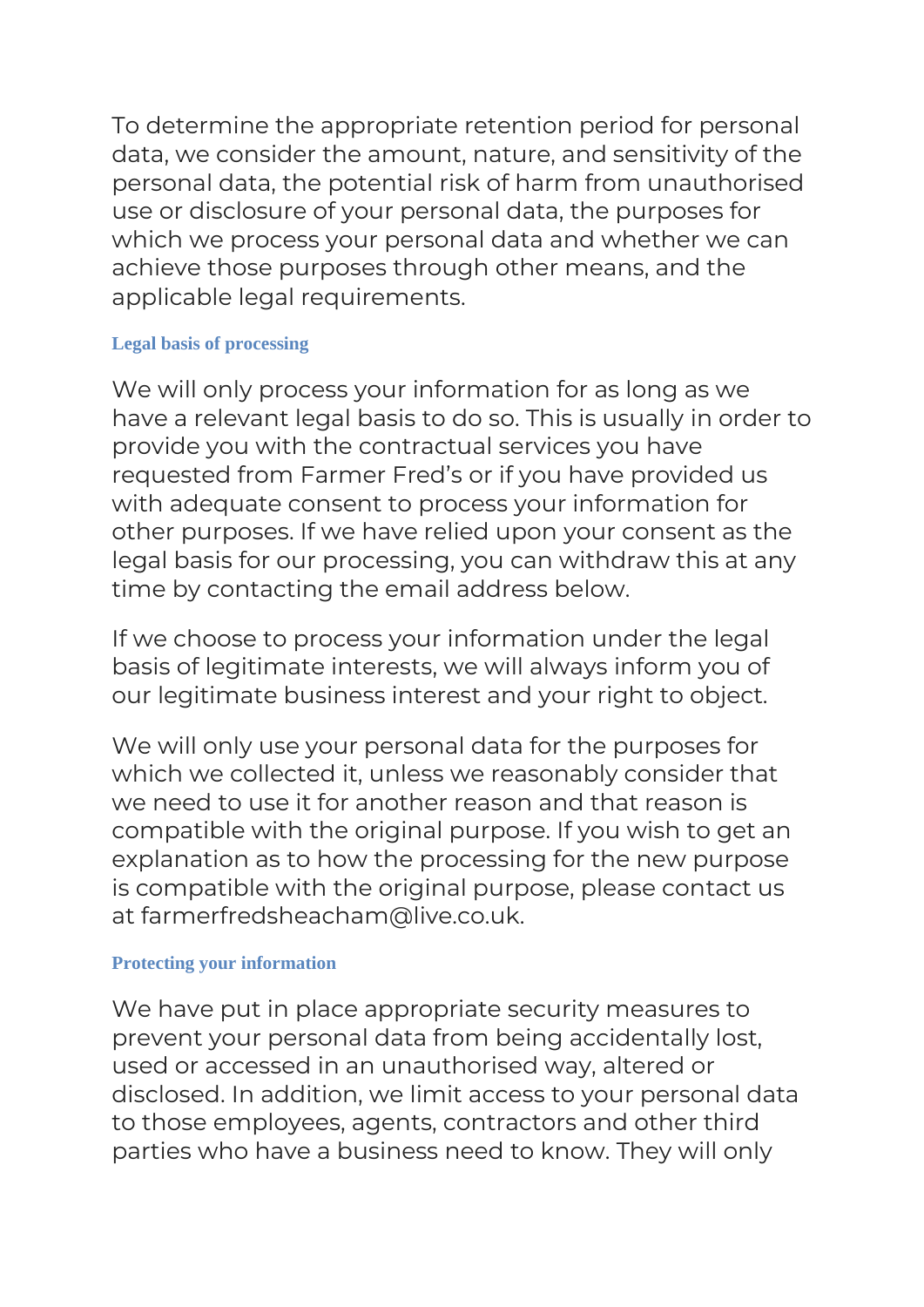process your personal data on our instructions and they are subject to a duty of confidentiality.

All hard-copy records are kept in locked filing systems with adequate physical controls and access restrictions to prevent unauthorised personnel gaining entry. Our servers are encrypted and we have password protection across all of our terminals.

We have put in place procedures to deal with any suspected personal data breach and will notify you and any applicable regulator of a breach where we are legally required to do so.

### **Transfer of data outside of the EU**

We shall not transfer any personal data to any country outside of the European Economic Area unless we ensure that such personal data is subject to an adequate level of protection and appropriate legal safeguards in accordance with Data Protection Legislation.

## **Sharing your information with others**

Please be assured that we will not share your information for any other reason unless we are required by law or permitted to do so under this Privacy Notice. The main circumstances in which we will be permitted or required to disclose this is by law will be by court order, to government bodies and law enforcement agencies. However, sometimes we may share your information with third parties in the following ways:

• if Farmer Fred's is acquired by a third party, in which case personal data held by it about its customers will be one of the transferred assets. We process your personal information for this purpose because we have a legitimate interest to ensure our business can be continued by the buyer. If you object to our use of your personal information in this way, the relevant seller or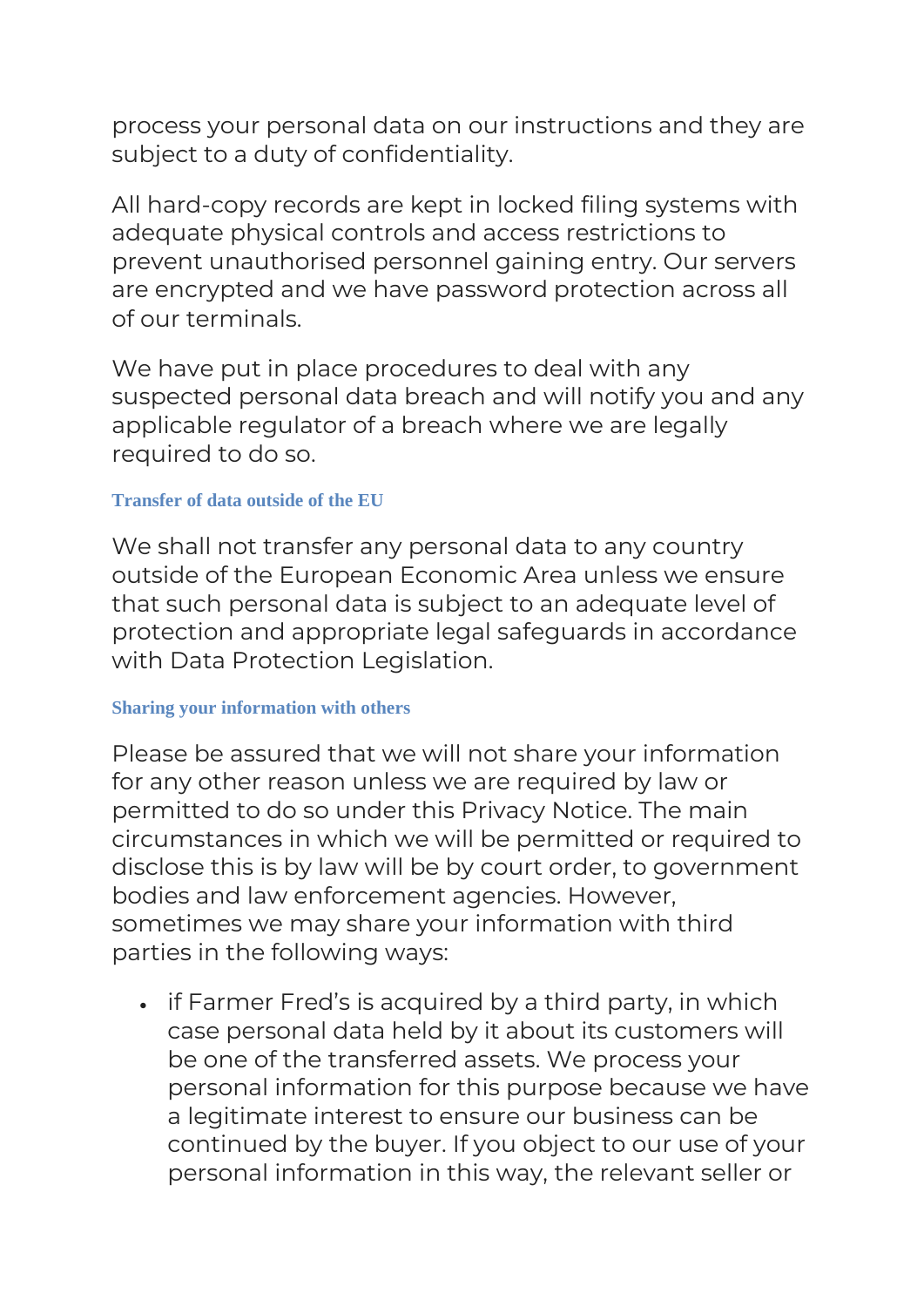buyer of our business may not be able to provide services to you.

### **Access to your Personal Data**

You have rights in relation to any Personal Data that we hold about you. If you wish to access your Personal Data you may make a formal subject access request by contacting Farmer Fred's.

The information you request must relate to you or another person that you have authority to act on their behalf Farmer Fred's will require a confirmation of your ID prior to providing any information about the data we hold. If you are unable to provide sufficient information to prove your ID, Farmer Fred's reserves the right to refuse your request for access to Personal Data. The rights you have in relation to the Personal Data we hold regarding you are:

- the right to rectify any inaccuracies in the information we hold;
- the right to erasure of information in specific circumstances;
- the right to request transfer of your information to another controller; and
- the right to object to processing in certain circumstances.

If you have provided us with consent to process your information, you always reserve the right to withdraw this consent via the method detailed in the paragraph below. We are committed to ensuring that your wishes are respected and upon notification that you wish to withdraw your consent, Farmer Fred's will immediately cease processing the information in question.